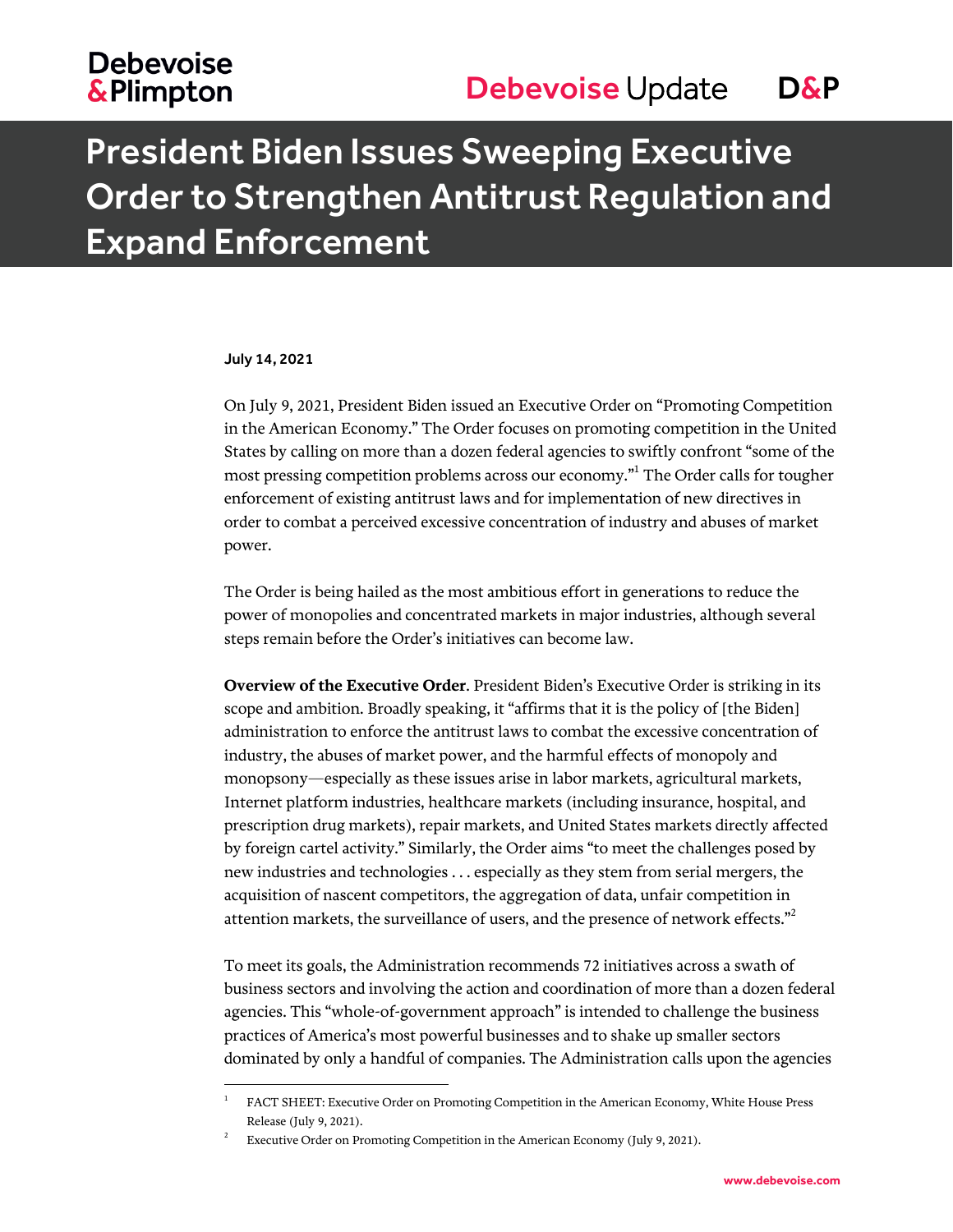#### **Debevoise** & Plimpton

to promote competition by "adopting procompetitive regulations and approaches to procurement and spending, and by rescinding regulations that create unnecessary barriers to entry that stifle competition."

With regard to merger review, the Order encourages the FTC and Department of Justice ("DOJ") to "fairly and vigorously" enforce the existing antitrust laws. Notably, the Order reaffirms the agencies' authority to revisit anticompetitive mergers, particularly in the technology and internet sectors. The President also urges the FTC and DOJ to revisit their guidance on mergers and toughen scrutiny of future transactions. This may mean revising both the Horizontal Merger Guidelines issued by the agencies in 2010, which outline the principal analytical techniques, practices, and enforcement policy for mergers and acquisitions involving actual or potential competitors, as well as the Vertical Merger Guidelines issued by the Trump administration last year, which address merger review for transactions involving companies that are not direct competitors but are in the same supply chain. The President also called for "the revitalization of merger oversight under the Bank Merger Act and the Bank Holding Company Act of 1956."<sup>3</sup>

Recognizing that the FTC and DOJ have overlapping jurisdiction, the Biden Executive Order further encourages the agencies to "cooperate fully in the exercise of their oversight authority," including collaboration to ensure consistency in their resolutions. Such cooperation should include not only sharing relevant data, but "in the case of major transactions, soliciting and giving significant consideration to the views of" the other agency.

Finally, the Order establishes a White House Competition Council to promote and advance the initiatives outlined in the Order and to further coordinate the federal government's response to the rising power of large corporations. The Council will be spearheaded by the Director of the National Economic Council and include the Attorney General and other members of the President's Cabinet, among other executive officials.

**Next Steps and Challenges to Enforcement**. Immediately following the issuance of President Biden's Executive Order, FTC Chair Lina Khan and the Acting Assistant Attorney General for Antitrust at the DOJ, Richard A. Powers, announced a joint review of the agencies' merger guidelines, indicating that "the current guidelines deserve a hard look to determine whether they are overly permissive. We plan to jointly launch a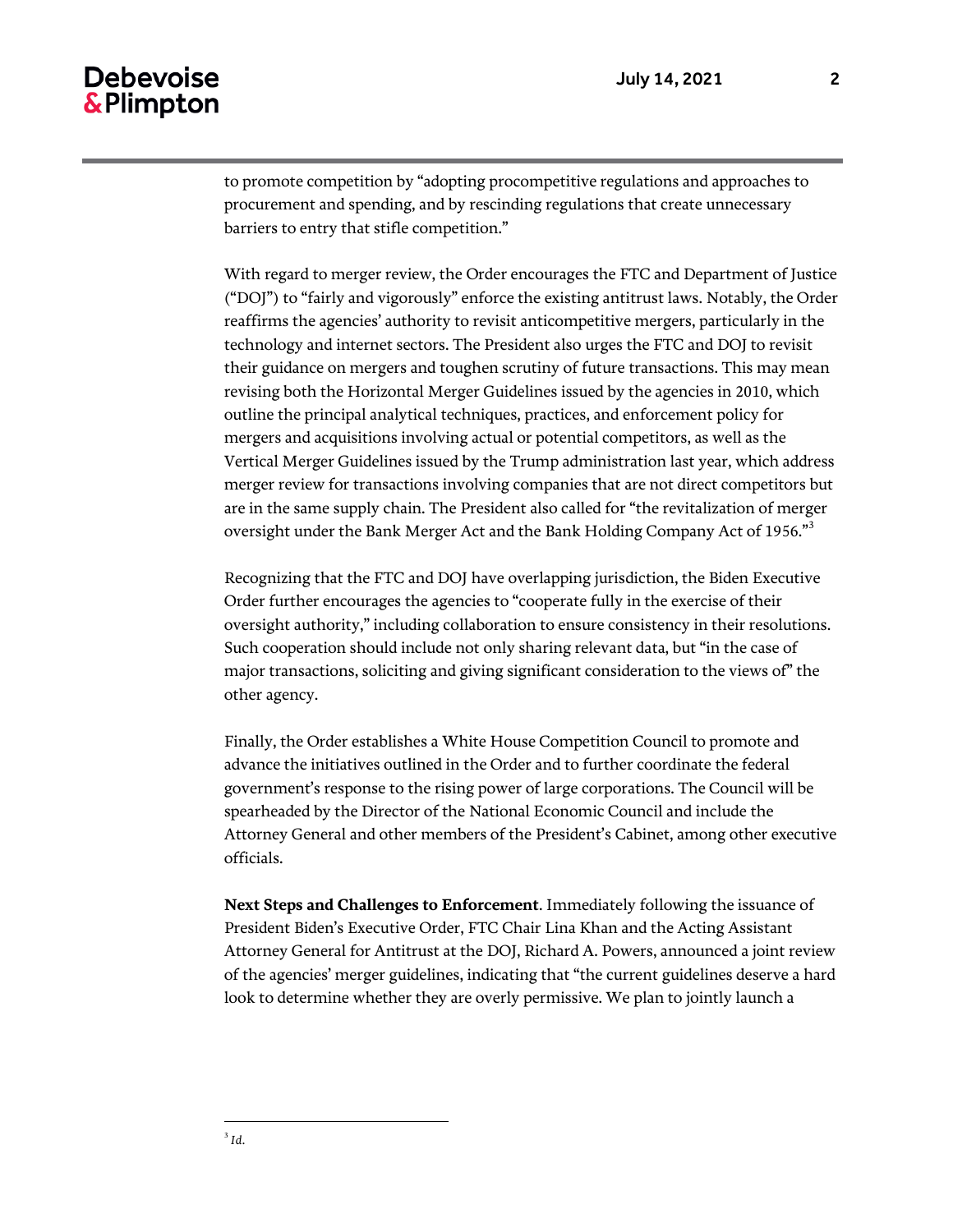### **Debevoise** & Plimpton

l

review of our merger guidelines with the goal of updating them to reflect a rigorous analytical approach consistent with applicable law."<sup>4</sup>

Although the Administration's Order is potentially far-reaching, the timing and scope of its directives are constrained by several factors:

- The Order does not contain any specific orders and cannot actually put its own initiatives into effect. Rather, it directs federal agencies to begin work on their own rules. This is due to the constitutional limits of executive action and the fact that independent agencies such as the FTC are not subject to directives from the Executive Branch. In particular, many of the changes sought by the Order will require notice-and-comment rulemaking by the agencies—a process that could take months or even years and could temper the effect of controversial initiatives. The FTC had already begun the process of advancing some of the President's initiatives and moved to consolidate and streamline its rule-making power earlier this month. See Debevoise Client Update: Flurry of New FTC Rules and Policies Signals Era of [Aggressive Enforcement Despite Recent Supreme Court Defeat.](https://www.debevoise.com/insights/publications/2021/07/flurry-of-new-ftc-rules-and-policies-signals)
- The FTC, DOJ and other regulatory agencies are also limited in the rules that they can promulgate. This is because agency action must be rooted in the statutory authority granted by Congress, not in the President's Executive Order. New rules and more robust enforcement are likely to be challenged in court, where the agencies face a mixed record on their competition-related arguments.
- Both the agencies and the Biden Administration are likely to face significant opposition by political opponents and certain industry groups, who will argue the President's measures are excessive government overreach into private industry. Influential businesses and industry groups faced with additional restrictions will lobby against the stricter regulation at every opportunity.
- Even if the FTC, DOJ and other agencies promulgate new rules and regulations to reflect the current Administration's priorities, a subsequent administration could simply choose to reverse course. For this reason, the Biden Administration and supporters in Congress are also likely to pursue corresponding legislation that would be substantially harder to overturn in the future.

Despite a long and arduous road ahead to accomplish its substantial objectives, the Biden Executive Order is an emphatic statement on the Administration's fresh approach

<sup>4</sup> Statement of FTC Chair Lina Khan and Antitrust Division Acting Assistant Attorney General Richard A. Powers on Competition Executive Order's Call to Consider Revisions to Merger Guidelines, FTC Press Release (July 9, 2021).